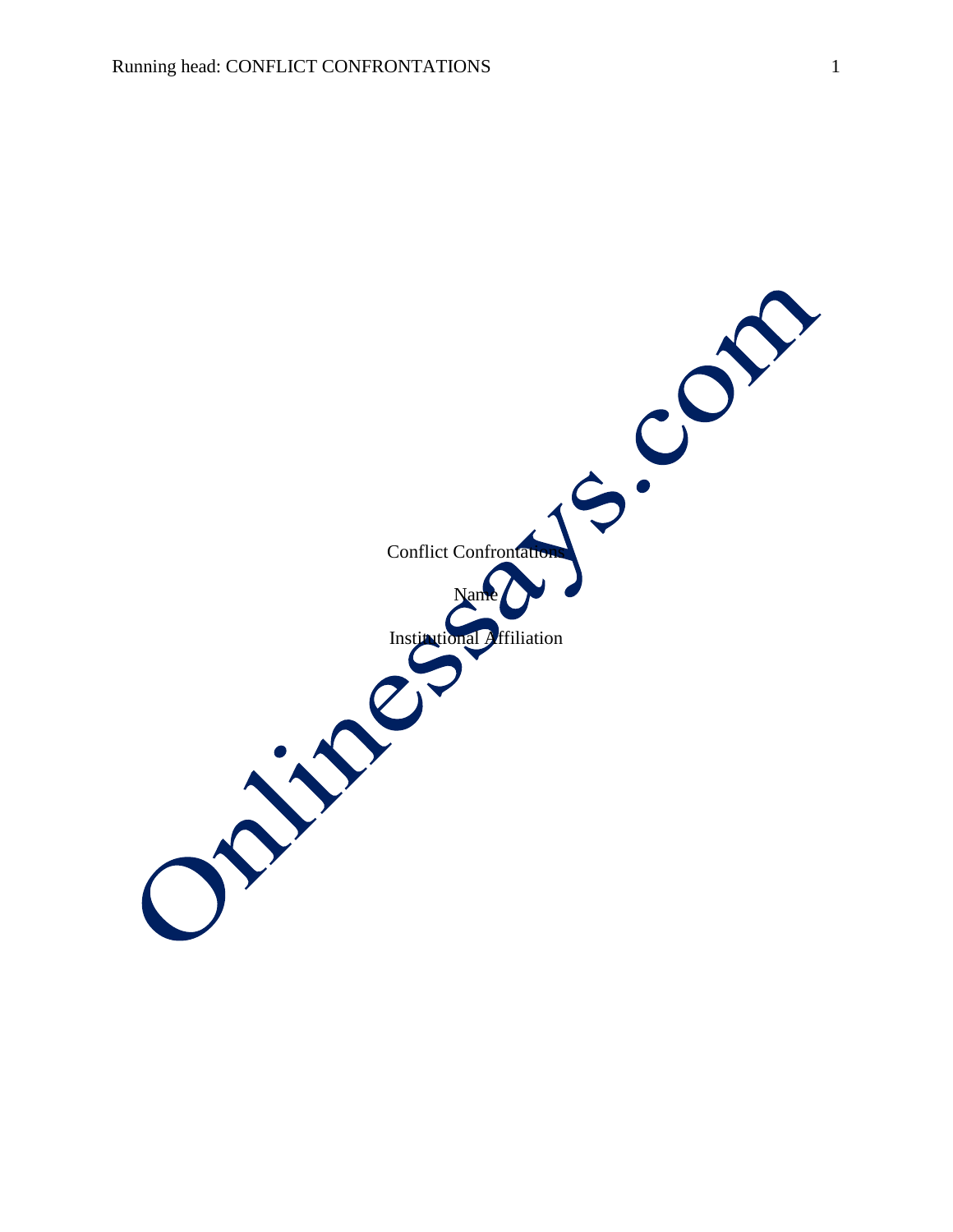## Conflict Confrontations

The scenario discussed in this report involves sexual harassment of Tammie by the manager presented to the HR office by Ellen, a witness who shares the room with the victim and the accused. Ellen called the HR representative on a Sunday evening to show her concern over the injustices subjected to Tammie by the manager. The HR office must take action, and official, I will employ my obliging style of conflict management to resolve the matter.

The goal of HRM is to empower the human resource by creating a conducive working environment for the workforce. Therefore, HR practitioners should put the interests of the employees first. They should have a personality that attracts employees to open up to them (Lytle, 2015). I will thus approach the issue with the hope of finding common ground for the rivaling workers, which will minimize negative repercussions which can harm their performance. The goal is to ensure that the approach used in addressing the workplace conflict does not affect the working relationship of the three employees involved; the manager, Ellen, and Tammie.

The HR office will conduct **a thorough** investigation to determine the credibility of the complaint. The process will start by informing the two complainants, Ellen and Tammie that the company policy condemns false claims, and the management will take action against them if there is no sound proof of sexual harassment by the manager. Further, Ellen and Tammie should inform the HR office the kind of solution they expect after investigations conclude. The HR representative will also require the two employees to provide a written statement giving the facts of the case. However, they should not expect any confidentiality from the HR office since the law allows sharing of information on need-to-know-basis.

The accused has the right to give their side of the story, and the HR office will thus schedule an interview with him. The manager will get all the details given to the HR department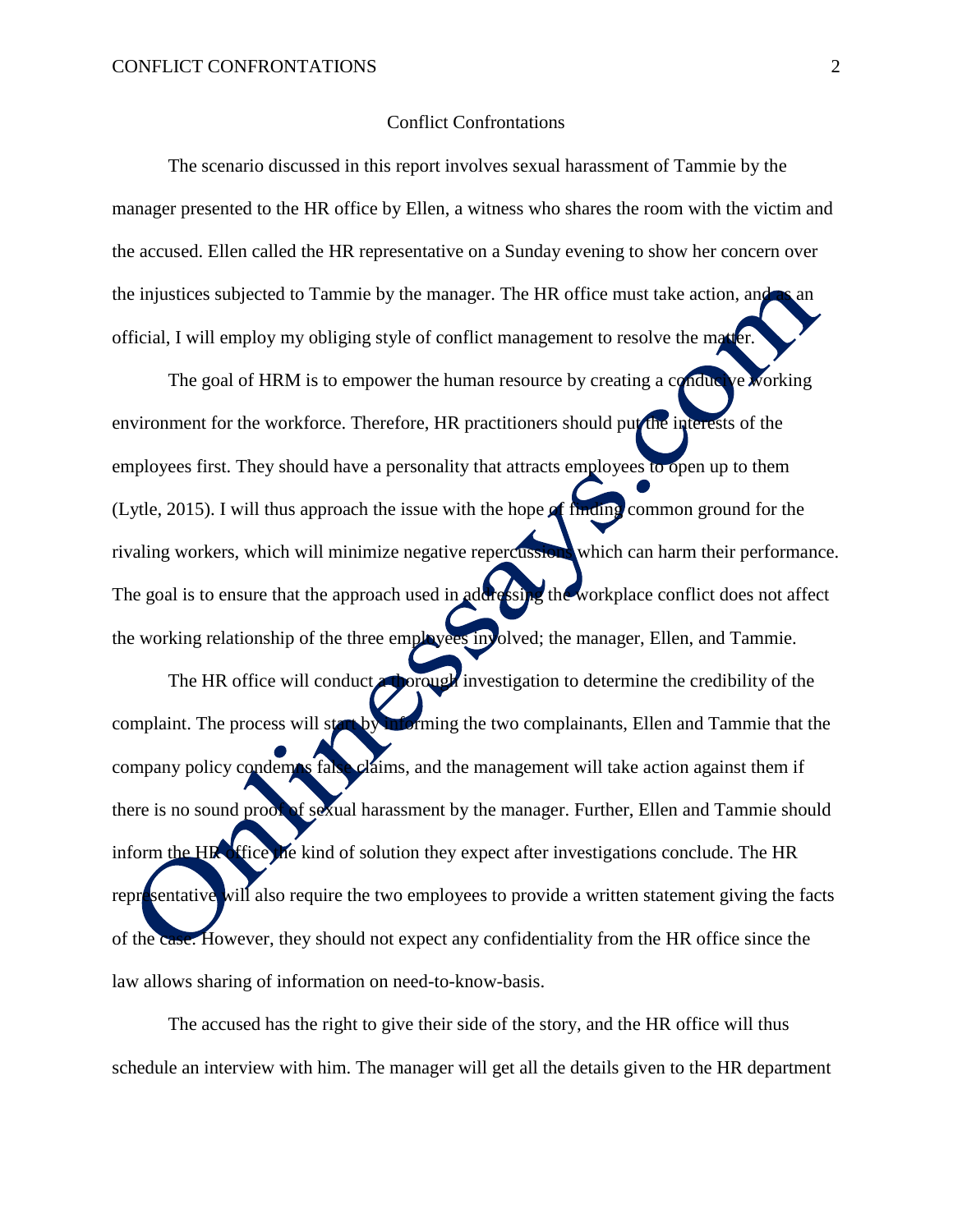and have the chance to respond to the allegations. A private investigator will interrogate Ellen and Tammie since they are the complainants. After that, the HR office will interview the witnesses involved in the case by first briefing them about the conflict. However, the office should be cautious not to provide any details, but wait for the witnesses to explain the inappropriate behavior observed.

It is, however, important to assure the witnesses that they will not be victim retaliation. The fear of retaliation makes witnesses afraid of victimization for offering information valid to the case (Sperino, 2015). According to the provisions of Equal Employment Opportunity (EEO), HR practitioners should treat all employees equally such as extending similar training and promotion opportunities to the entire workforce (Rosenthal, 2007). In this scenario, the manager can retaliate against Ellen and Tammie by discharging them illegally, which can result in the company paying for compensatory and punitive damages if the complainants sue for workplace discrimination (Rosenthal, 2007). A guarantee to the witnesses that they will not face any retaliation empowers them to explain everything they know about the alleged sexual harassment.

The HR department will not insist on knowing whether the witnesses have shared the information with another party. However, in case they voluntarily reveal having discussed the issue with someone else, the department will not seek further clarifications such as identifying the person or the time of their conversation with the witnesses. Moreover, the witness will not receive any guarantee of the confidentiality of the interview. Employees have the right under the National Labor Relations Board (NLRB) to discuss ongoing investigations at the workplace among themselves (Sperino, 2015).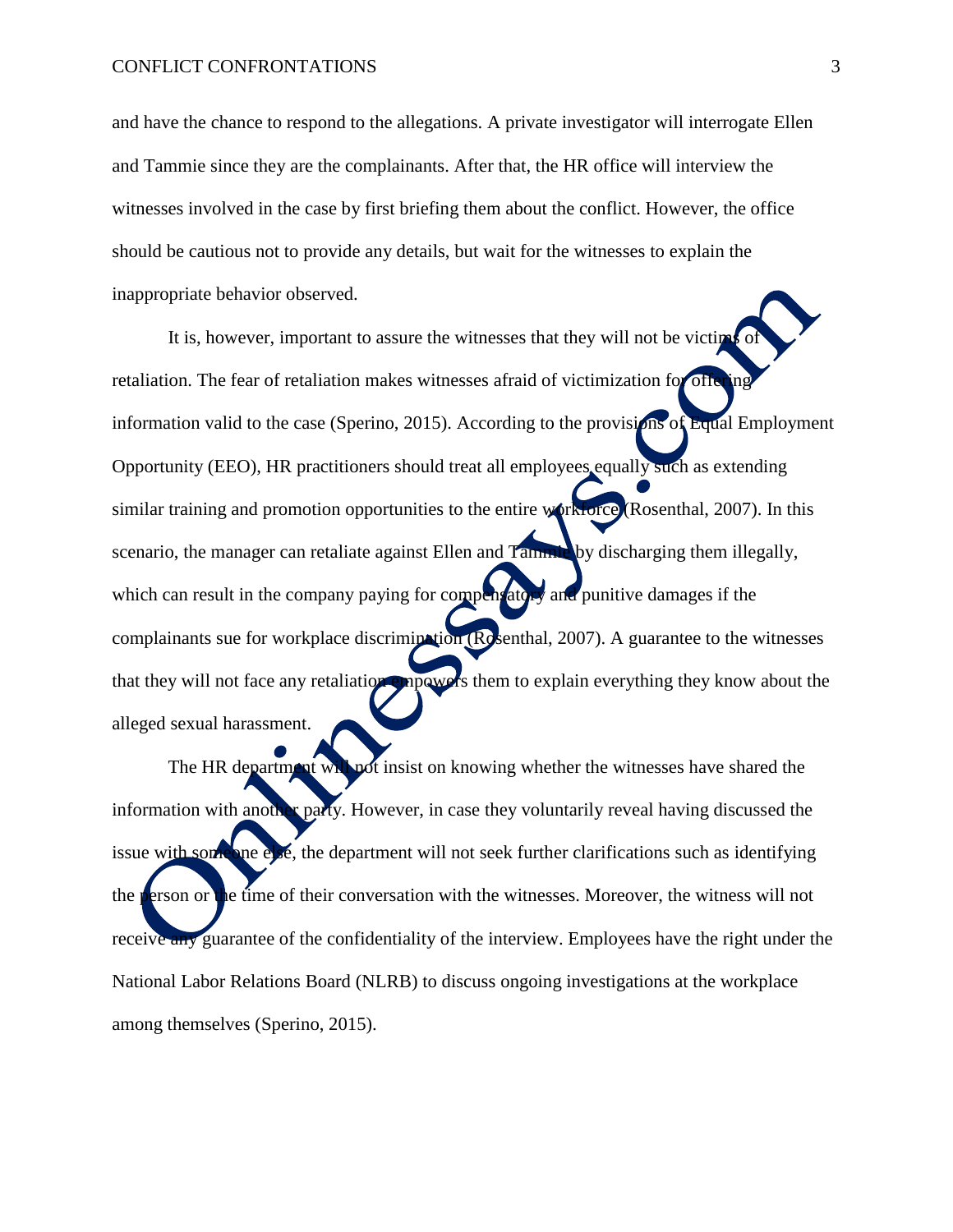There are, however, specific conditions that demand confidentiality during investigations such as the need to keep the witness anonymous or the threat of destroying the evidence if exposed to third parties. Further, it is illegal to deny confidentiality to the witness if there is a danger of fabricating the testimony or when it is important to prevent a cover up. On the other hand, the Equal Employment Opportunity Commission (EEOC) requires the investigators of the intersexual harassment to observe confidentiality. However, the HR office should not write either the provisions of NLRB or the EEOC, but should instead try to comply with both. In this scenario, the HR representative handling the conflict will use the facts of the case to determine whether confidentiality is necessary or not.

Firstly, the harassment occurs inside the office occupied by only three people; the accused and the complainants. Therefore, it is unnecessary to provide the witnesses with protection since it is evident either Ellen or Tammie has launched a complaint to the HR office. Secondly, the evidence given by both Ellen and Tammie is oral, and there is thus no room to destroy it and no need for confidentially. On the same note, the written statements recorded by the witnesses during an interview with the investigator remain protected documents, so there is no room to leak to third parties. Lastly, the risk of a cover up is nonexistent since both the accused and the witnesses have recorded their written accounts of the conflict. Further actions from both sides aimed at decreasing the weight of the evidence are thus irrelevant, and confidentiality is, therefore, unnecessary.